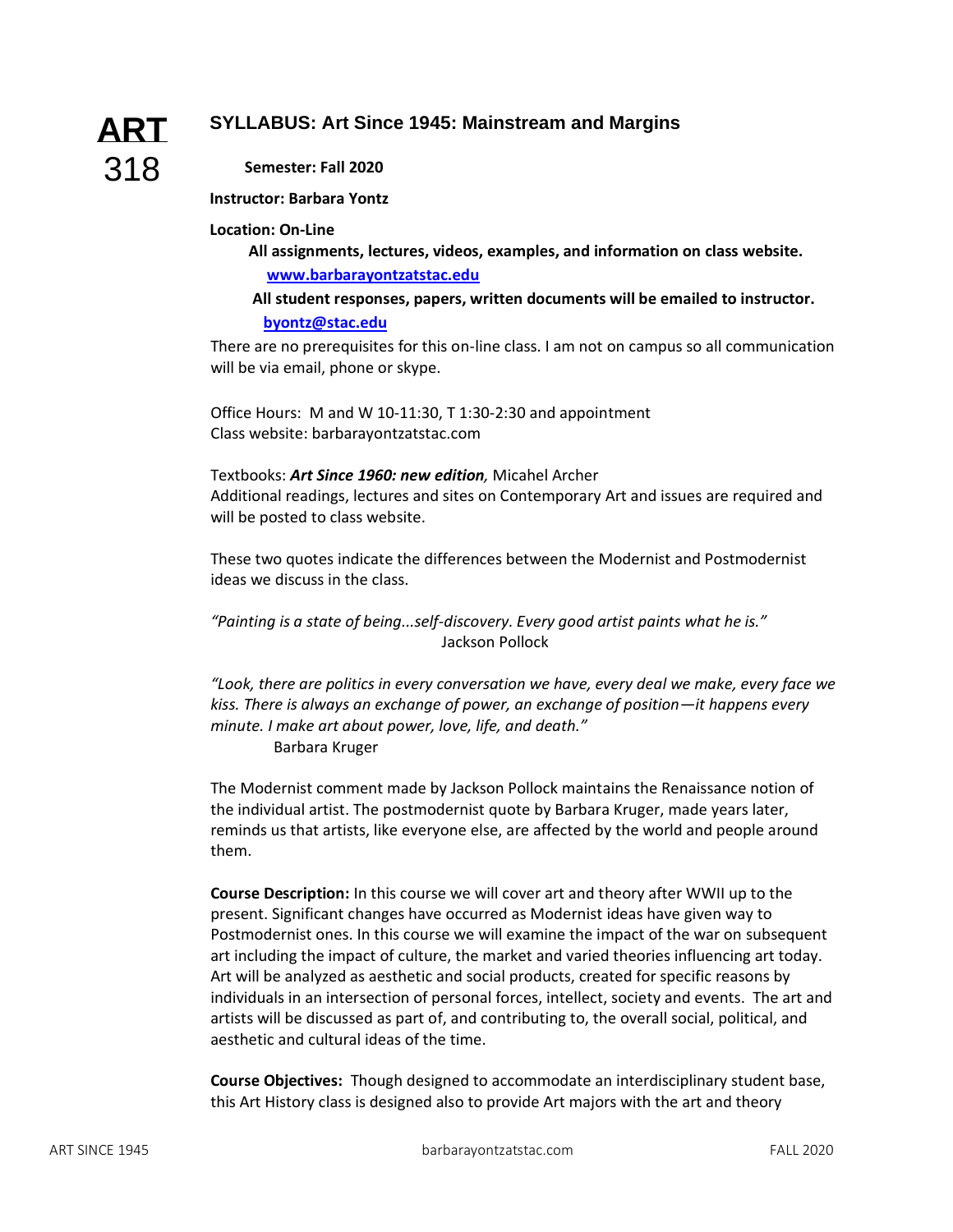necessary for further study. The specific student learning objectives designed into the course are:

- 1. Students learn major concepts, styles and functions in late twentieth century and early twenty-first century art along with the technology, psychology, ideas and social conditions that effect them.
- 2. Students will identify aspects of Modernism and Postmodernism
- 3. Students will articulate the relationship between ideas and practices in art and other cultural phenomenon
- 4. Students will identify the myriad of styles and methods established in art after 1960
- 5. Students will be able to locate socially motivated arts practices within the general trends of contemporary art theory.

#### **Course Requirements:**

Students will be required to attend class and take notes, as well as to read the assigned chapters in the books. Students will also be expected to participate in class discussions and be responsible for reading material.

- **1. Weekly review notes:** A 1-2 page paper is assigned almost every week. Using an artwork of your choice from the lesson, you will indicate what you've learned about the topic for that week. Use resources from lectures, readings and on-line postings. 35 points
- **2. Museum papers:** One to Two visits to museums with analysis of an artwork is required. 5 points.
- **3. Three analysis papers:** Reflection papers are based on a series of questions designed to indicate understanding and complex reasoning. Papers are 5-6 pages in length and based on readings, class notes, web links. They will be footnoted and referenced. 60 points

#### **Evaluation:**

Papers will be evaluated based on content, organization and evidence of understanding the material. No copying or direct use of quotes other than for emphasis will be accepted. **Explanation of notes and artist analysis**—Read instructions as posted to course outline. Art analysis papers make use of Object Based Research. In OBR you use an object, in this case a work of art, as the point of departure to discuss content and context. It is usually best to:

**Identify**—title, artist, size, material

**Describe**—tell briefly what it looks like. Ex. a small oil painting of a women painted from the waist up. She is slightly turned to face the audience (or artist) and there is a landscape in the background.

**Discuss Content**—the meaning of the work goes here.

**Provide Context**—what was going on in the world of the artist that made this work happen and then how it ends up influencing other artwork if this is the case.

**Tie all to meaning.**

**Explanation of analysis papers**—There are three analysis papers assigned at various times through the semester. In the analysis paper you will write a longer (4-5 page) paper in which you synthesize the themes covered in the weeks leading up to the paper. I will give you some questions to answer to help you get started. In each case, you will be using the book, assigned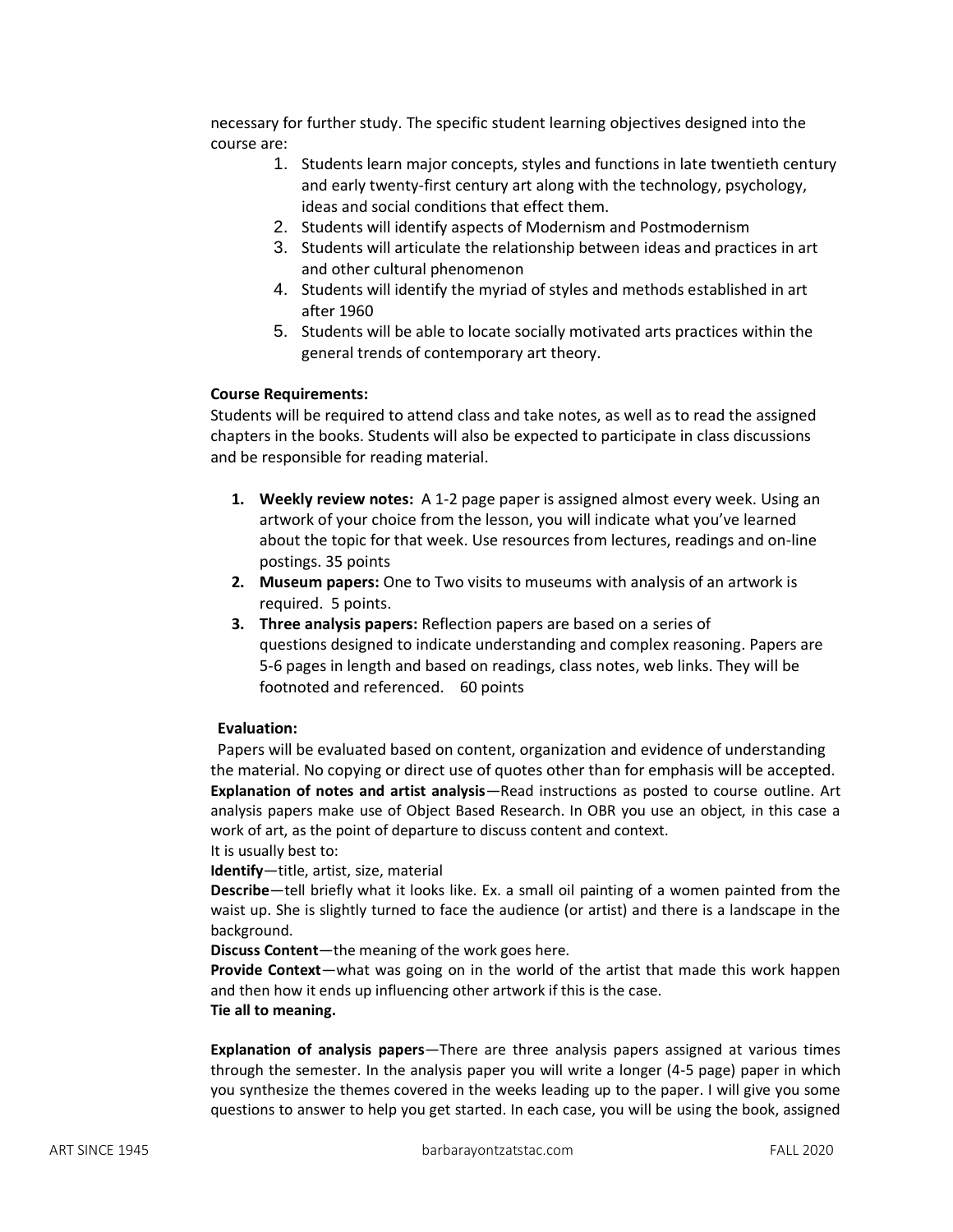readings, lectures, web links, and class presentations as source. All writing must be your own. Again, no cut and paste or copying from other sources is allowed. The reason for these papers is to help each of you learn to analyze and synthesize information into related themes, writing clearly and understandably. This is not a place for opinions or development of your own ideas. The creativity is in how you organize and contextualize the works presented. Citations and Bibliography are to be included.

#### **Policies and Grading:**

All students are expected to attend school regularly and be to class on time. The work is intensive and requires class participation. In this on-line course that means keeping up with weekly assignments.

#### **Grading Analysis**

Please refer to your catalog for grade meanings. Please refer to your catalog for Drop-Add Procedures and Withdrawal Procedures.

**Attendance is essential.** This is an on-line class. Attendance is not recorded but is based on weekly assignments presented. Make sure to keep up with weekly assignments.

**Classroom Conduct:** This is a 3 credit college course. The expectation for accreditation is for every 3 hours in class, 4-6 hours will be spent outside of class. Since this class is entirely self-directed, please make sure to give yourself enough time each week to do expected work.

**ACADEMIC INTEGRITY:** Academic Integrity, a commitment to honesty, fairness, respect, and responsibility, is the foundation of the learning process. All members of the St. Thomas Aquinas College community are held to the highest standards of academic honesty. While we recognize the participatory nature of education, we take academic integrity very seriously, and the College policy on academic dishonesty details consequences that can include dismissal from the College. That policy can be found in both the Student Handbook and the College Catalog.

As a student in this class, you must demonstrate your commitment to academic integrity by submitting work which originates in your own imagination, analytical faculties, or your own knowledge, which you have done yourself, and which represents your very best efforts. When appropriate, your work should be supplemented and supported by other sources; however, you must always ensure that these sources are properly cited using the recommended documentation system.

**ACCOMODATIONS STATEMENT--** Students requiring accommodations for a documented disability should notify the instructor before the end of the first day of class.

#### **ELECTRONIC DEVICE POLICY NA**

#### **Title IX Policy**

Students should be aware that faculty members are required to report certain information to the STAC's Title IX Officer. If you inform me about, or I witness, sexual misconduct, which includes sexual harassment, sexual assault, or any gender-based discrimination, I will keep the information as private as I can, but I am required to bring it to the attention of STAC's Title IX Officer.

Students should also be aware that disclosing such experiences in course assignments does NOT put the College on notice and will NOT begin the process of STAC providing assistance or response to those experiences. If you would like to talk to the Title IX Officer directly, you can contact the Director of Human Resources, Ms. Maria Coupe at [mcoupe@stac.edu](mailto:mcoupe@stac.edu) or call 845-398-4044.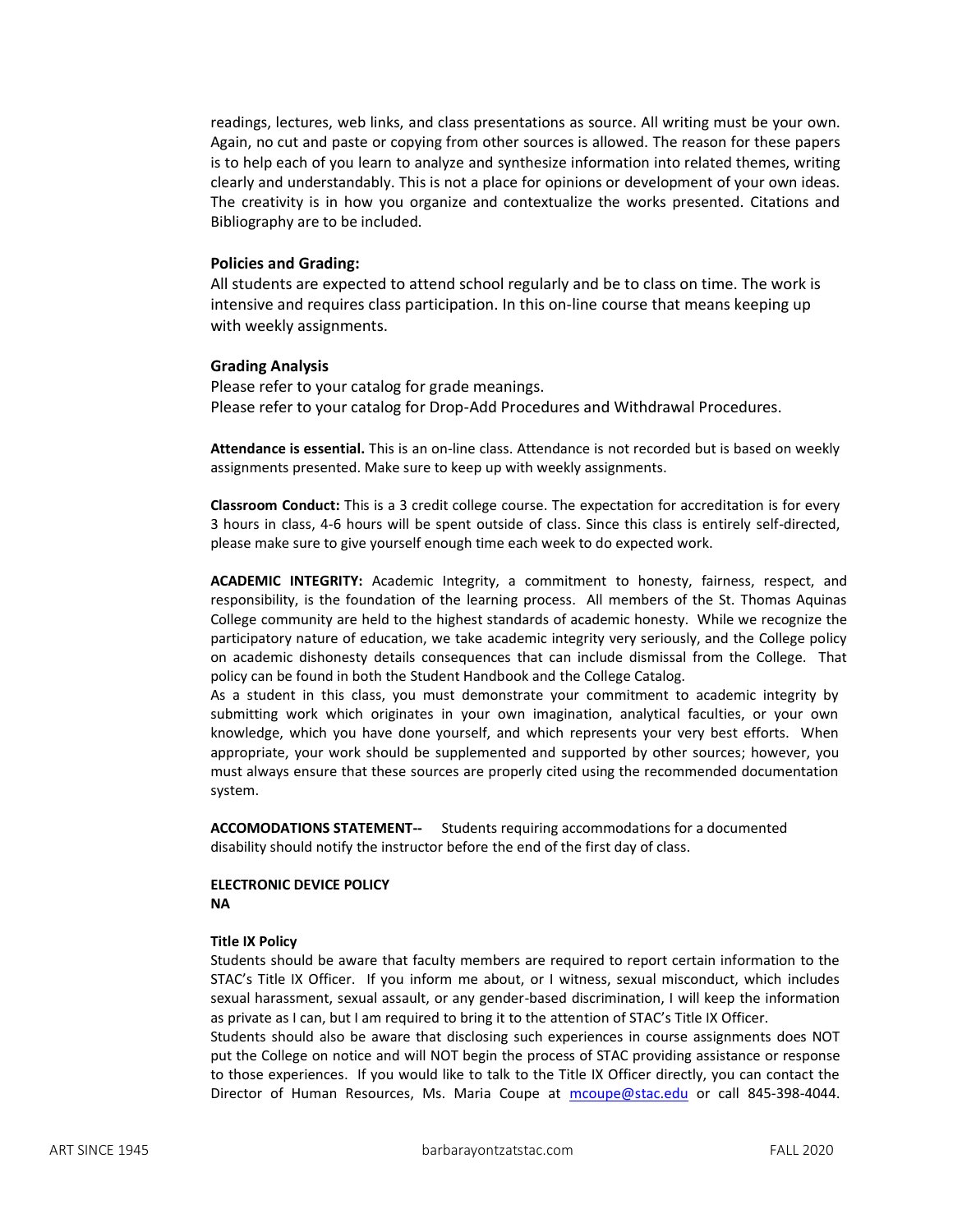Additionally, you also may report incidents or complaints to campus security 845-398-4080. You can find more information at [www.stac.edu/titleix.](http://www.stac.edu/titleix)

If you would like to report a private concern to a confidential counseling resource, you may contact the following people on a confidential basis: Ms. Eileen Mastrovito, RN, Director, Health Services 845-398-4242 Dr. Lou Muggeo, Director, Counseling & Psychological Services 845-398-4174 Rabbi Daniel Pernick, Campus Minister 845-398-4063 The College also has an affiliation with the following organization: Center for Safety and Change [http://centerforsafetyandchange.org](http://centerforsafetyandchange.org/) 9 Johnsons Lane, New City, NY 10956

845-634-3344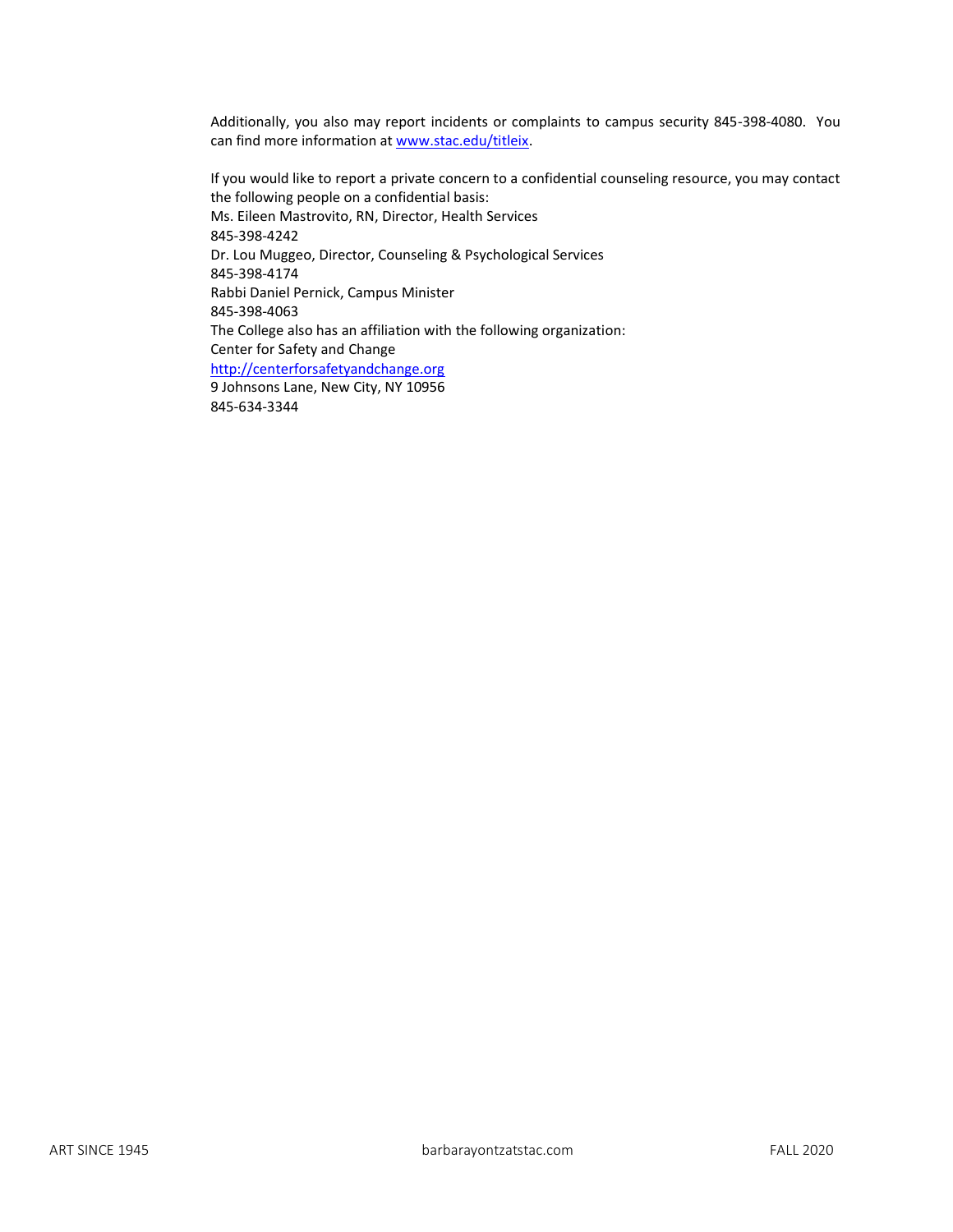# **COURSE OUTLINE –Art Since 1945: Mainstream & Margins**

**Please note: This is an on-line course. Weekly assignments are due as instructed on the website, usually on Saturday morning. Other assignments are due as noted on website. Snow or holidays during the week do not interrupt this class.** 

*Students are expected to do all readings, read and listen to lectures, review web links, and write short reflections each week as assigned. I have listed artists of interest to help you with focus in reading.*

*Web links for the each week of class are posted to our class website.*

| Date                       | Class Topic                                                                                                                                                                                  | Assignments Due on Friday noon on week listed                                                                                                                                                                                                                                                                                                                                                                                                                                                                       |
|----------------------------|----------------------------------------------------------------------------------------------------------------------------------------------------------------------------------------------|---------------------------------------------------------------------------------------------------------------------------------------------------------------------------------------------------------------------------------------------------------------------------------------------------------------------------------------------------------------------------------------------------------------------------------------------------------------------------------------------------------------------|
| Week 1<br>January 20       | Introduction to course.<br>Read syllabus & course<br>outline<br>Art history prior to<br>WWII; Modernism,<br>DaDa, Marcel Duchamp                                                             | Take time to become familiar with website links on website.<br>Carefully watch Lectures 1 & 2 posted to the website.<br>Write 2 pages in which specific evidence of having viewed the<br>lectures and weblink is evident. Use examples to make points<br>about modernism and DaDa. Include definition of Modernism,<br>DaDa, Marcel Duchamp.<br>Use information provided. No dictionary. No Wiki sites.                                                                                                             |
| Week 2<br>January 27       | Art history prior to<br><b>WWII</b> ; Surrealism.<br><b>Art and Politics:</b><br><b>America and Europe</b><br>1945-1960<br><b>Jackson Pollock</b><br><b>William Dekooning</b><br>Mark Rothco | Read Article on Website. Look at images and websites<br>provided.<br>Due: Write 1-2 pages in which specific evidence of having<br>viewed the lectures and weblink is evident. Include clear<br>definitions of each: Surrealism, New York School (or Abstract<br>Expressionism), Jackson Pollock and Mark Rothco. Do not use<br>a dictionary or encyclopedia. This should indicate your<br>understanding.<br>http://www.metmuseum.org/toah/hd/duch/hd_duch.htm<br>https://www.metmuseum.org/toah/hd/abex/hd_abex.htm |
| Week 3<br>Feb <sub>3</sub> | The Legacy of<br><b>Duchamp: The Beats,</b><br>Pop, Minimalism<br>Pop Artists:<br>Rauschenberg<br>Lictenstein<br>Warhol                                                                      | Read Art Since 1960<br>Pop: pages 7-mid-page 43.<br>Due: choose one artwork from this lesson to describe, and<br>discuss. See examples posted to website. You are basically<br>using the art to tell what you know about Pop or                                                                                                                                                                                                                                                                                     |

Outline subject to changes: Please keep up with website for any changes.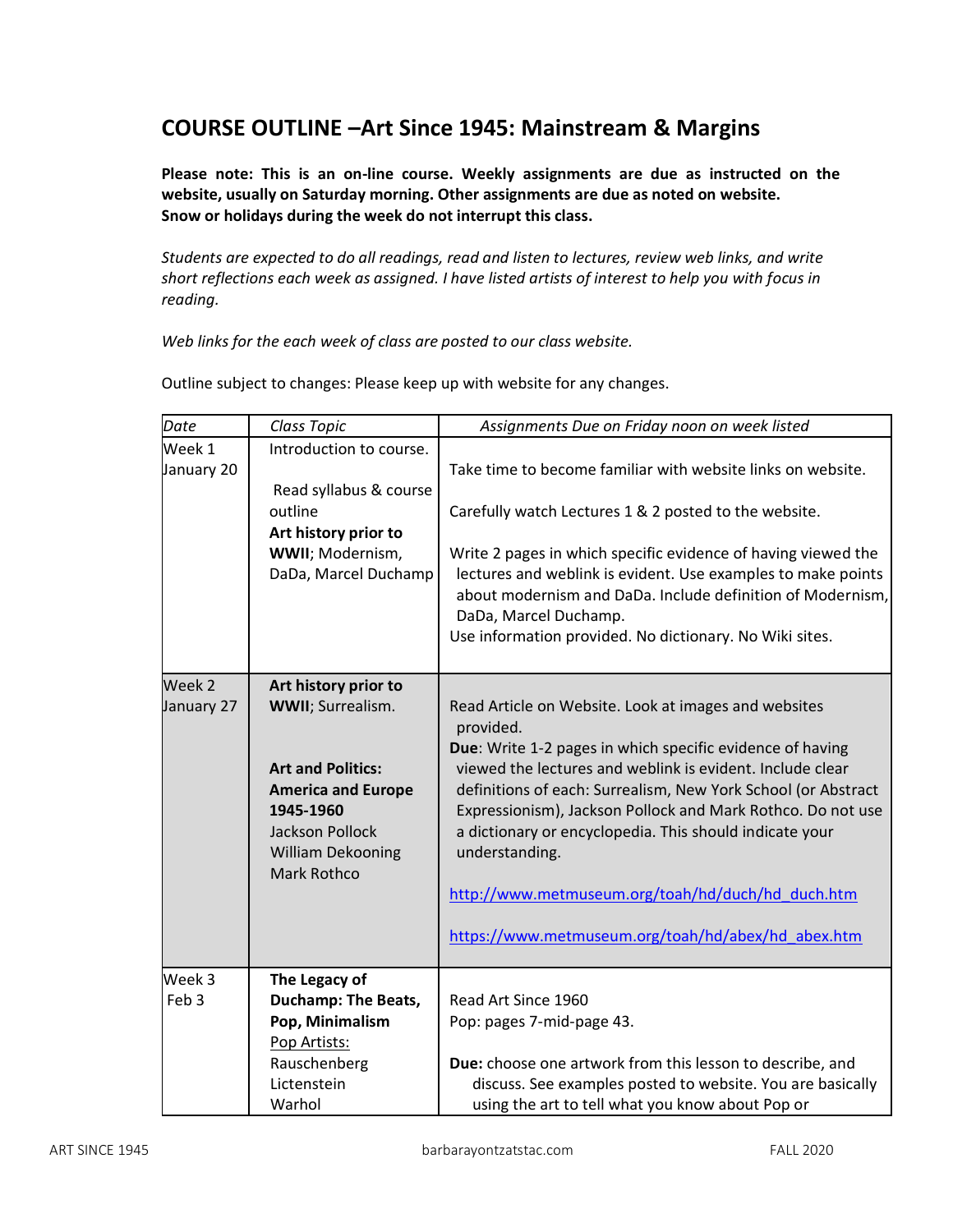|                   | Kusama                                 | Minimalism. 1-2 pages.                                                                                         |
|-------------------|----------------------------------------|----------------------------------------------------------------------------------------------------------------|
|                   |                                        | See website for specific information.                                                                          |
|                   |                                        |                                                                                                                |
|                   |                                        | <b>Assign Analysis Paper I</b>                                                                                 |
| Week 4            |                                        |                                                                                                                |
| Feb <sub>10</sub> | The Legacy of                          | Read Art Since 1960                                                                                            |
|                   | <b>Duchamp: The Beats,</b>             |                                                                                                                |
|                   | Pop, Minimalism<br>Minimalist Artists: | Minimalism: 43-59                                                                                              |
|                   | <b>Morris</b>                          | Due: choose one artwork from this lesson to describe, and                                                      |
|                   | Judd                                   | discuss. See examples posted to website. You are basically                                                     |
|                   | Serra                                  | using the art to tell what you know about Pop or                                                               |
|                   | Flavin                                 | Minimalism. 1-2 pages.                                                                                         |
|                   |                                        |                                                                                                                |
| Week 5            | <b>Concepts and</b>                    |                                                                                                                |
| Feb <sub>17</sub> | <b>Earthworks</b>                      |                                                                                                                |
|                   | Artists:<br>Andre                      | Read Art Since 1960 pages 60-98.                                                                               |
|                   | Hesse                                  | Due: choose one artwork from this lesson to describe, and                                                      |
|                   | LeWitt                                 | discuss. See examples posted to website. You are basically                                                     |
|                   | Long                                   | using the art to tell what you know about Pop or                                                               |
|                   | Smithson                               | Minimalism. 1-2 pages.                                                                                         |
| Week 6            | Action: Video,                         | Analysis Paper 1 due.                                                                                          |
| Feb <sub>24</sub> | <b>Performance and</b>                 |                                                                                                                |
|                   | <b>Feminism</b>                        | Read Art Since 1960 pages 99-129.                                                                              |
|                   | Nauman<br>Abramovic                    | Read articles assigned on website. Look at web links.                                                          |
|                   | <b>Beuys</b>                           | Due: choose one artwork from this lesson to describe, and                                                      |
|                   | Chicago                                | discuss. See examples posted to website. You are basically                                                     |
|                   | <b>Bourgeois</b>                       | using the art to tell what you know about Pop or                                                               |
|                   | Kelly                                  | Minimalism. 1-2 pages.                                                                                         |
| Week 7            |                                        |                                                                                                                |
| Mar 2             | <b>The Postmodern</b>                  | Read Art Since 1960 pages 129-157.                                                                             |
|                   | <b>Condition</b>                       |                                                                                                                |
|                   | Artists in book:<br>Christo            | Due: choose one artwork from this lesson to describe, and                                                      |
|                   | Maya Lin                               | discuss. See examples posted to website. You are basically<br>using the art to tell what you know about Pop or |
|                   | Richter                                | Minimalism. 1-2 pages. Include a solid definition of                                                           |
| Mar 9             |                                        | Postmodernism. Do not use a dictionary.                                                                        |
| spring            |                                        |                                                                                                                |
| break             |                                        |                                                                                                                |
|                   |                                        |                                                                                                                |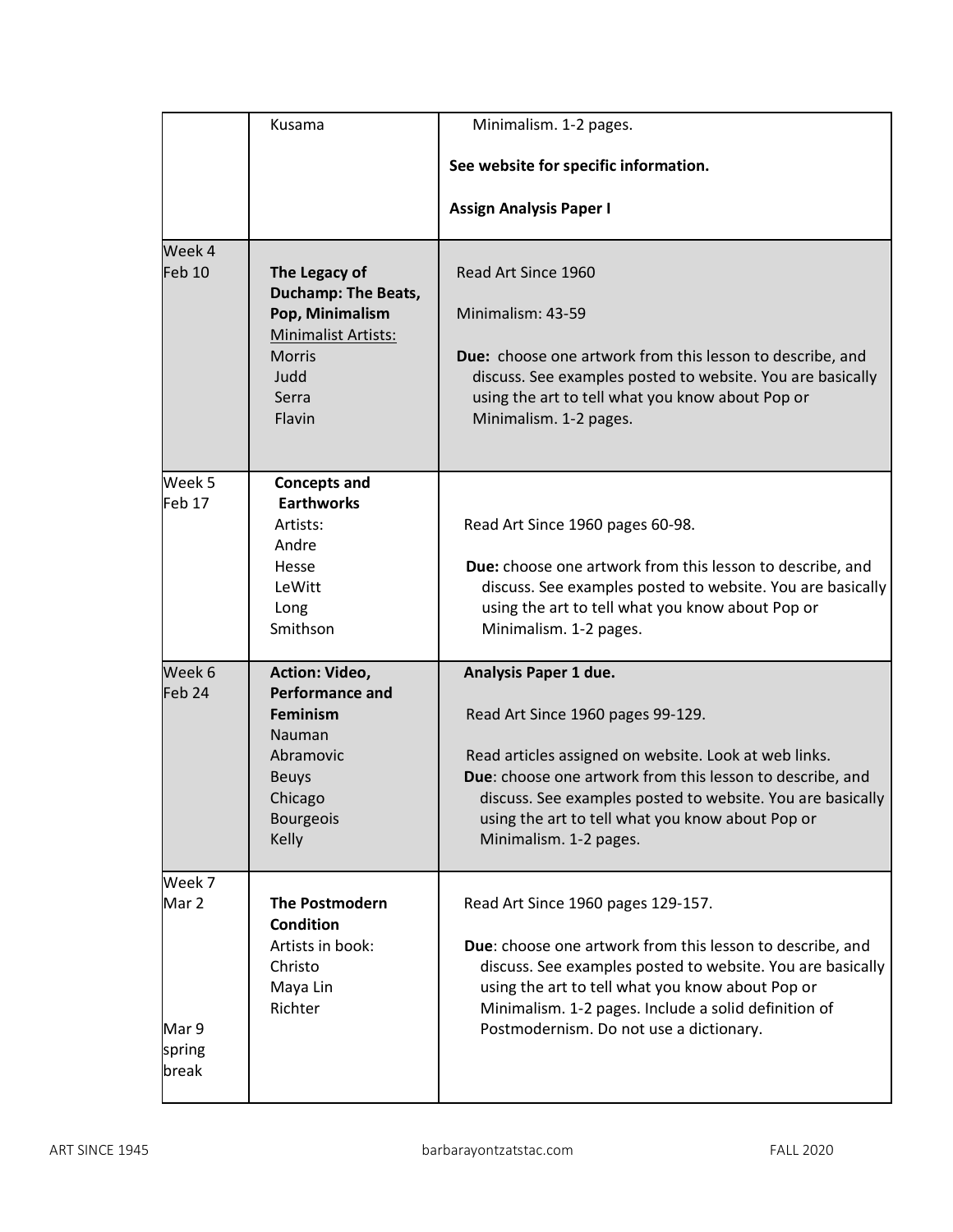| Week 8<br><b>Mar 16</b> | <b>The Postmodern</b><br>Condition<br>Some of the Artists:<br>Rollins & KOS<br><b>Basquiat</b><br>Wall<br>Gursky<br>Sherman<br>Holzer<br>Not in book:<br>Act up<br>Kruger                        | Read Art Since 1960 pages 157-181.<br>Due: choose one artwork from this lesson to describe, and<br>discuss. See examples posted to website. You are basically<br>using the art to tell what you know about Pop or<br>Minimalism. 1-2 pages.<br>Second Reflection Paper Assigned. |
|-------------------------|--------------------------------------------------------------------------------------------------------------------------------------------------------------------------------------------------|----------------------------------------------------------------------------------------------------------------------------------------------------------------------------------------------------------------------------------------------------------------------------------|
| Week 9<br>Mar 23        | <b>Assimilate/ Multiple</b><br><b>Practices, Multiple</b><br><b>Worldviews</b><br>Some of the Artists:<br>Whitread<br>Kelley<br>HIrst<br>Mapplethorpe<br>Samba<br>Hammons<br>Gonzalez-Torrez     | Read Art Since 1960 pages 183-211<br><b>Due: Reflection Paper Two Due</b>                                                                                                                                                                                                        |
| Week 10                 | <b>Globalization and Post-</b><br><b>Medium</b><br>Some of the Artists:<br>Viola<br>Hill<br><b>Barney</b><br>Travanija<br>Sooja<br>Artist not in Book:<br><b>Vic Muniz</b><br>Krzysztof Wodiczko | Read Art Since 1960 pages 213-245<br>Due: choose one artwork from this lesson to describe, and<br>discuss. See examples posted to website. You are basically<br>using the art to tell what you know about Pop or<br>Minimalism. 1-2 pages.<br>Assign Reflection Paper Three      |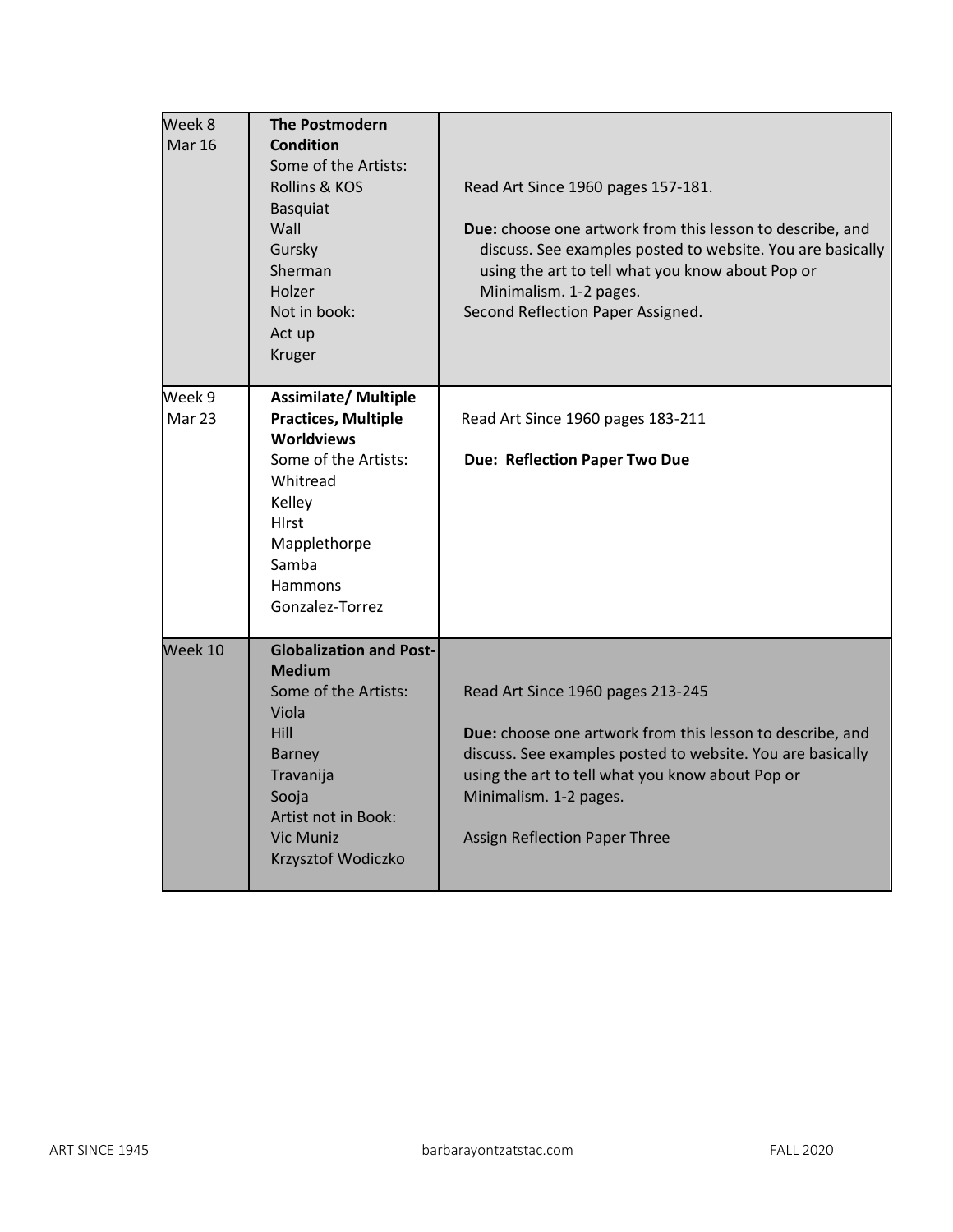| Week 11<br>Apr <sub>6</sub> | <b>Globalization and Post-</b><br><b>Medium</b><br>Some of the Artists:<br><b>Rist</b><br><b>Neshat</b><br>Owens<br>Cattelan<br>Chapman<br>Artists not in Book:<br>Rovner<br>Tiravanija<br>Kentridge    | Read handouts and view web links.<br>Due: choose one artwork from this lesson to describe, and<br>discuss. See examples posted to website. You are basically<br>using the art to tell what you know about Pop or<br>Minimalism. 1-2 pages. |
|-----------------------------|---------------------------------------------------------------------------------------------------------------------------------------------------------------------------------------------------------|--------------------------------------------------------------------------------------------------------------------------------------------------------------------------------------------------------------------------------------------|
| Week 12<br>Apr 13           | Intervention, computer<br>and global-continued<br>Artists not in book:<br>Mutu<br>Marakami<br>Ritchie<br>Walker<br>Kerry James Marshall<br><b>Stelarc</b><br><b>Nick Cave</b><br><b>Olafur Eliasson</b> | Read handouts and view web links.<br>Due: choose one artwork from this lesson to describe, and<br>discuss. See examples posted to website. You are basically<br>using the art to tell what you know about Pop or<br>Minimalism. 1-2 pages. |
| Week 13<br>Apr 20           | <b>Art in the Social Realm</b><br>Artists Not in Book:<br>Mark Dion<br>Mel Chin<br><b>Rick Lowe</b><br><b>Thomas Hirshhorn</b><br><b>Ashley Hunt</b><br>Carlos Motta                                    | Read articles on website and View web links.<br>Due: Reflection paper 3 due.<br><b>Complete Final Exam</b>                                                                                                                                 |
| Week 14<br>April 27         | <b>Student Choice</b><br>Chose an artist to study<br>in depth.                                                                                                                                          | Due: Write 2-3 page paper on artist of your choice indicating<br>understanding of the work, ideas behind the work and how it<br>fits in the cultural context.<br>Distribute Final Reflection/Exam                                          |
| Week 15                     | <b>Final Exam</b>                                                                                                                                                                                       | <b>Turn in Final Reflection/Exam</b>                                                                                                                                                                                                       |

**Explanation of notes and artist analysis**—Read instructions as posted to course outline. Art analysis papers make use of Object Based Research. In OBR you use an object, in this case a work of art, as the point of departure to discuss content and context. It is usually best to: